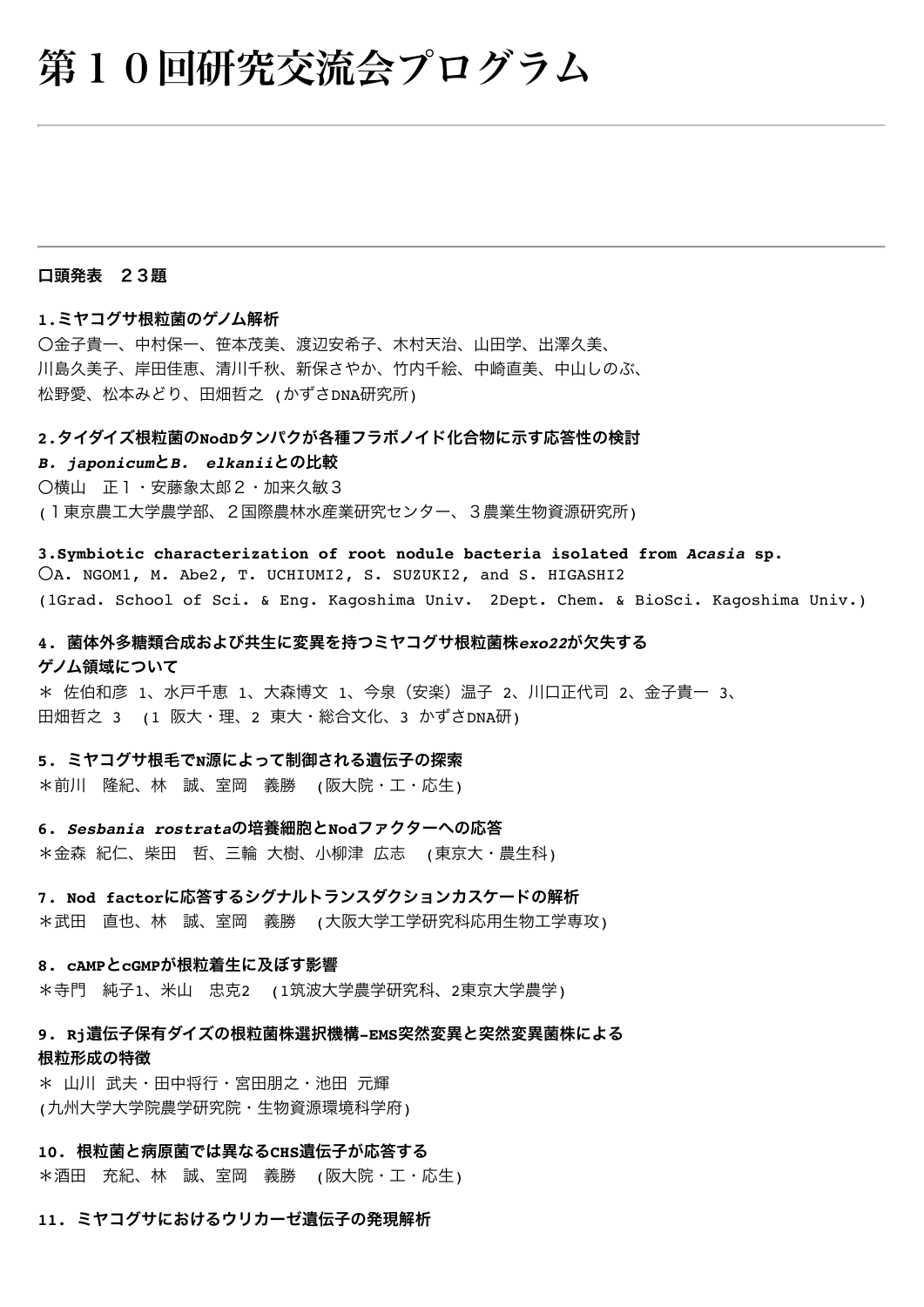#### 〇高根健一1、田島茂行2、河内宏1

(1農業生物資源研究所、生理機能部、2香川大学、生命機能科学)

#### **12.** ミヤコグサに存在する**2**つのダイナミンホモログ

\* 矢野幸司、林誠、室岡義勝 (大阪大学大学院工学研究科応用生物工学専攻)

# **13.** ミヤコグサ根粒におけるホスホエノールピルビン酸カルボキシラーゼと そのリン酸化酵素について

\* 畑 信吾1,2、泉 智子1、中川知己2、泉井 桂1,2、梅原洋佐3、河内 宏3 (1京都大学大学院生命科学研究科、2京都大学大学院農学研究科、3農業生物資源研究所)

# 14. ミヤコグサ(*Lotus japonicus*) ハイパーノジュレーション変異体に形成される アーバスキュラー菌根樹枝状体の特徴

○ 妹尾啓史1、ソライマン ザカリア1、川口正代司2、今泉 (安楽) 温子3、赤尾勝一郎3、 田中晶善1、小畑仁1 (1. 三重大生物資源、2.東大院生命環境、3.農水省生物資源研)

**15.** エンドウ**Fix-**突然変異体E135の根粒において発現が減少するノデュリン遺伝子

\* 加藤孝司1・菅沼教生1・川島和也1・三輪雅美1・三村好史1・玉置雅紀1・河内 宏2 (1愛知教育大学生命科学・2農業生物資源研究所)

#### **16.** ダイズ根粒の肥大生長と窒素固定に対する硝酸阻害と光合成産物供給の関係

\* 藤掛浩行1、菅沼丈人1、田村洋平 大竹憲邦1、末吉邦 大山卓爾1、石岡典子2、 渡辺智2、長明彦2、小泉光男2、関根俊明2、松橋信平3、伊藤岳人3、水庭千鶴子3、 久米民和3、内田博4、辻淳憲4 (1新潟大学農学部、2日本原子力研究所東海研究所、3日本原子力研究所高崎研究所、 4浜松ホトニクス)

# **17.** ダイズ種子特異的プロモーターを用いたアミノ酸蓄積植物の作出

○森 夕希子、林 誠、室岡 義勝 (阪大、工、応生)

# **18.** 窒素およびリンの供給が窒素欠乏ダイズ植物の種子貯蔵タンパク質集積に

#### およぼす影響

\* 大竹 憲邦、岡野 小百合、藤掛 浩行、川内 太兵、末吉 邦、大山 卓爾 (新潟大学農学部)

#### **19.** アーバスキュラー菌根菌におけるポリリン酸代謝.

#### **---**加水分解酵素の性質および制御因子としての液胞**pH**の可能性**---**

\* 江沢辰広1、S.E. SMITH2、F.A. SMITH2 (1名古屋大院・生命農学、2Centre for Plant Root Symbioses, Univ. of Adelaide, Australia)

#### **20.** 酸性硫酸塩土壌におけるパイオニア植物と共生微生物

\* 牧孝憲・江沢辰広・吉田重方 (名古屋大院・生命農学)

**21. Propagation of the soybean cyst nematode on hairy roots and expression of resistance in transgenic roots** \* Hyeon-Je Cho 1, G. R. Noel 2, S. K. Farrand 1, and J. M. Widholm 1 (1Department of Crop Sciences, and 2USDA-ARS, University of Illinois, Urbana, IL 61801, USA)

#### **22.** イネ赤条斑病の病原細菌とその感染機構

\* 加来久敏1・Siti Subandiyah2・落合弘和1 (1農業生物資源研究所 遺伝資源第1部、2ガジャマダ大学)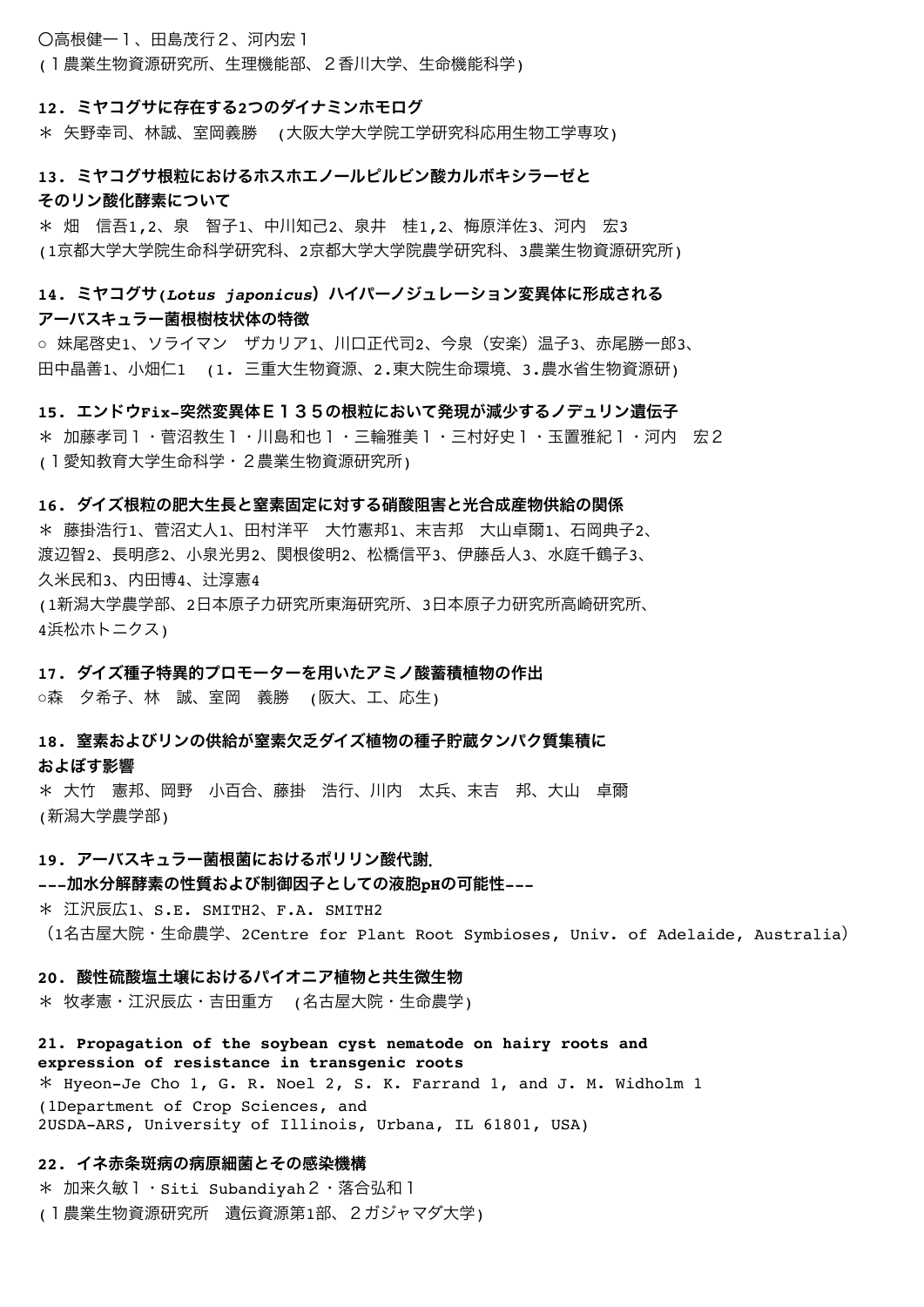#### **23. Transient GUS expression in** *Astragalus sinicus* **by** *Agrobacterium* **in planta transformation** ○Myra L. Tansengco, Makoto Hayashi, and Yoshikatsu Murooka

(Department of Biotechnology, Graduate School of Engineering, Osaka University)

# ポスター発表 33題

**1. Characterization of Nitrogen-Fixing Endophytic Bacteria and Behavior of GFP-marked Isolates in Sugarcane** Constancio A. Asis, Jr., Masatsugu Kubota, Hiroyuki Ohta, Yasuhiro Arima, Ken-ichi Tsuchiya, and \*Shoichiro Akao (NIAR)

**2. Endophytic colonization and nitrogen fixation in rice by**  *Herbaspirillum* **sp. isolated from wild rice** \* ADEL ELBELTAGY, KIYO NISHIOKA, TADASHI SATO, HISA SUZUKI, KEN-ICHI YUHASHI, BIN YE, HISAYUKI MITSUI and KIWAMU MINAMISAWA (Institute of Genetic Ecology, Tohoku University)

#### **3. 15-N**希釈法を用いたサトウキビの窒素固定の測定

\* 百瀬篤志、飛山隆洋、石崎記子、大竹憲邦、末吉邦、大山卓爾、中西康博1、赤尾勝一郎2 (新大農、1東農大、2生物研)

# **4. Phosphorus transfer and translocation in arbuscular mycorrhizal onion: Estimation based upon hyphal P distribution and P efflux from intraradical hyphae isolated roots.**

\* Masanori SAITO and Zakaria Md. SOLAIMAN (National Grassland Research Institute)

#### **5. Malic enzymes distribution among local microbes from Thailand**

\* Suphawat Sinsuwongwat1, Naofumi Hiramitsu2, Mika Agarie2 and Shigeyuki Tajima2 (1 Department of Biotechnology, Faculty of Agro-Industry, Chiangmai University, Chiangmai, 50100, THAILAND. 2 Department of Life Science, Faculty of Agriculture, Kagawa University, 2393 Ikenobe, Miki-cho, Kita-gun, Kagawa, 761-0795, JAPAN)

**6. Response of vegetables to inoculation of plant growth promoting bacteria.**  \* E. S. GARCIA (BIOTECH, UP Los Banos, Philippines)

**7.** *B. japonicum* **A1017 Malic enzyme** のクローニングと発現解析に向けての研究 \* 平光直文 青木崇 東江美加 田島茂行 (香川大学 農学部)

**8.** ダイズ根粒菌*Bradyrhizobium elkani*のリゾビトキシン遺伝子及び生合成系の解明 ○安田 剛 1、江面 浩 2、遊橋健一 1、南沢 究 1 (1東北大学・遺伝生態研究センタ-、2茨城県農業総合センター・生物工学研究所)

**9.** *Bradyrhizobium elkanii*の生産する**Rhizobitoxine** の根粒形成促進効果 ○ 岡崎 伸1、江面 浩 2、遊橋健一 1、南沢 究 1 (1東北大学・遺伝生態研究センタ-、2茨城県農業総合センター・生物工学研究所)

**10. Two rhizobial genes encoding sigma32-like proteins involved in the heat shock response and symbiotic nitrogen fixation** ○ Toshifumi SATO, Hisayuki MITSUI, Kiwamu MINAMISAWA (Institute of Genetic Ecology, Tohoku University)

**11.** *Rhizobium tropici* **CIAT899** の飢餓処理が**Al3+**と**Mn2+**含量の高い酸性土壌での 生残性に及ぼす影響

チュチャート サンタサップ1、妹尾啓史1、アンパン ブロムシリ2、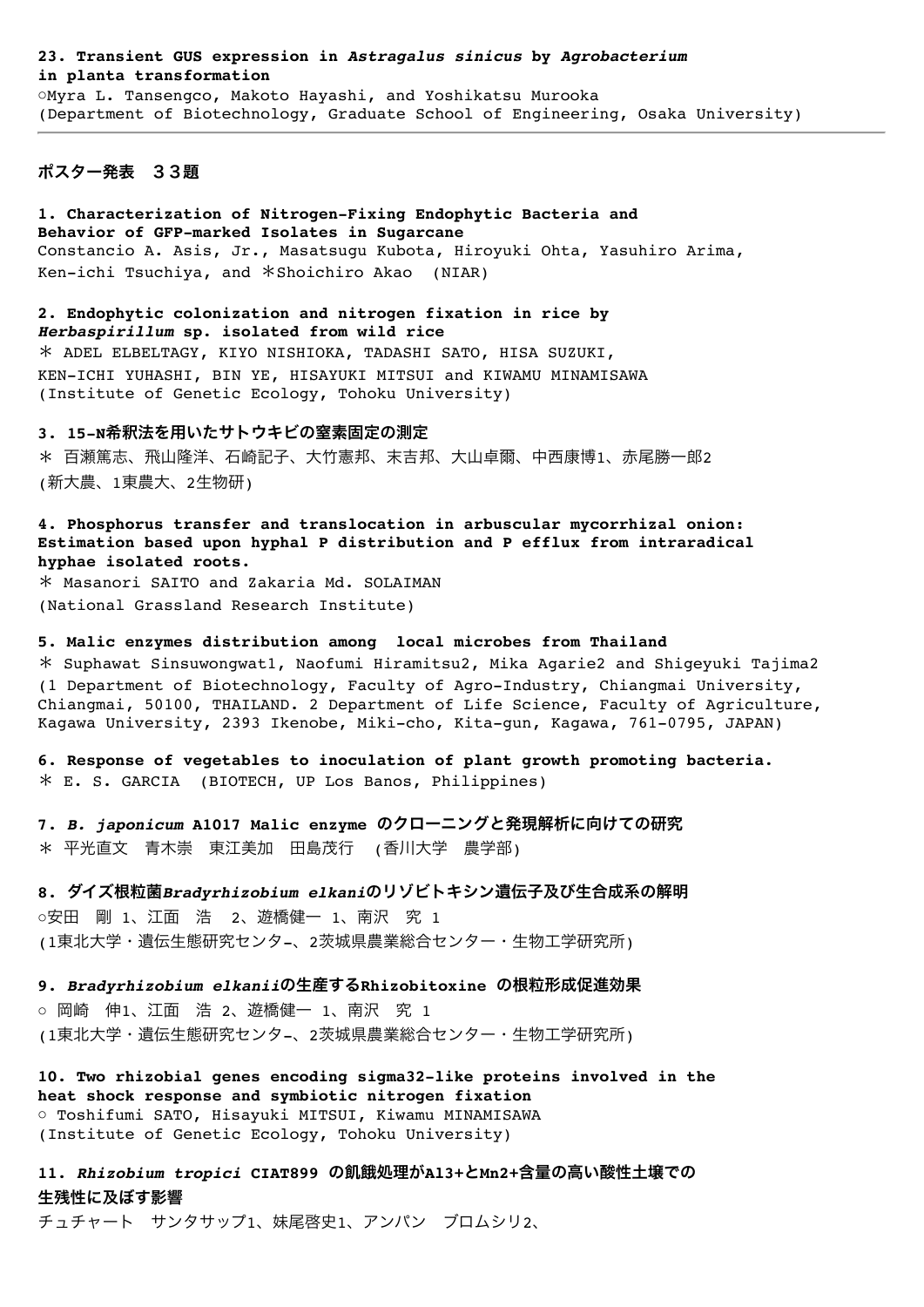オラワン シュツリラング2、田中晶善1、小畑仁1 (1三重大学生物資源学部、2チェンマイ大学農学部)

**12.** 根粒菌の**poly-β-hydroxybutyrate**代謝系に及ぼすヒドロキシリシンの影響 ◯斉藤伸幸、増田宏志得、字圭彦、大和田琢二 (帯広畜産大学生物資源科学科)

**13.** インドネシアのダイズ根粒から単離した酸耐性根粒菌

○ 福田進一1・阿部美紀子2・内海俊樹2・鈴木章弘2・東四郎2 (1鹿児島大・院・理工,2鹿児島大・理・生命化学)

**14.** ダイズとミヤコグサにおける**GISH**を利用したシンテニー解析の試み

○ 片田康晃、林誠、伊藤美佳子、福井希一、室岡義勝 (大阪大学大学院工学研究科応用生物工学専攻)

#### **15.** ミヤコグサの**AFLP**マーカーの作成

○ 吉川真琴、林誠、林正紀1、宮原章1、佐藤修正2、原田久也1、室岡義勝 (大阪大学大学院工学研究科応用生物工学専攻、1千葉大学園芸学部、2かずさDNA研究所)

#### **16.** ポジショナル・クローニングにむけた共優性マーカーの作成

○ 林 誠、佐藤修正1、田畑哲之1、原田久也2、室岡義勝 (大阪大学大学院工学研究科応用生物工学専攻、1かずさDNA研究所、2千葉大学園芸学部)

**17.** ミヤコグサ根粒**cDNA**ライブラリーからのミトコンドリアリン酸トランスポーター とスクアレン合成酵素のクローニング

\* 畑 信吾1、中森一樹1、赤嶺里美1、馬場真里1、泉井 桂1、梅原洋佐2、河内 宏2 (1京都大学大学院生命科学研究科、2農業生物資源研究所)

### **18.** ミヤコグサのグロビン遺伝子ファミリーの構造と発現調節機構

○ 下田宜司1・内海俊樹2・鶴田智子1・向吉由美2・鈴木章弘2・東四郎2・阿部美紀子2 (1鹿児島大・院・理工,2鹿児島大・理・生命化学)

# **19.** 宮古島に生育するミヤコグサ**(***Lotus japonicus)*を宿主とする根粒菌の共生能

○ 森畑宣幸*1*・阿部美紀子*2*・内海俊樹*2*・鈴木章弘*2*・東四郎*2 (*1鹿児島大・院・理工,2鹿児島大・理・生命化学*)*

# *20.* ロータス根粒ニトロナーゼ活性の硝酸阻害に関する研究-根粒硝酸還元酵素と スクロース合成酵素

*\**加藤一幾、岡村好倫、金山善則 *(*東北大学院農学研究科園芸学研究室*)*

# *21.* 異種エチレンレセプター遺伝子を導入したミヤコグサ形質転換体における根粒形成

○ 貫井憲之*1*、江面浩*2*、遊橋健一*1*、南澤 究*1 (1*東北大学遺伝生態研究センター、*2*茨城県農業総合センター 生物工学研究所*)*

# *22. Agrobacterium*に導入した根粒形成遺伝子及び窒素固定遺伝子の発現, 及びその位置の解析

○ 福森拓大*1*・阿部美紀子*2*・内海俊樹*2*・鈴木章弘*2*・東四郎*2 (*1鹿児島大・院・理工,2鹿児島大・理・生命化学*)*

*23. Sinorhizobium meliloti*の*mcp*欠損変異株の根粒形成および窒素固定能 *\**森下俊之,綱本由紀,杉浦 実,田渕 晃,*Paul Muschler+*,*Ruediger Schmitt+*、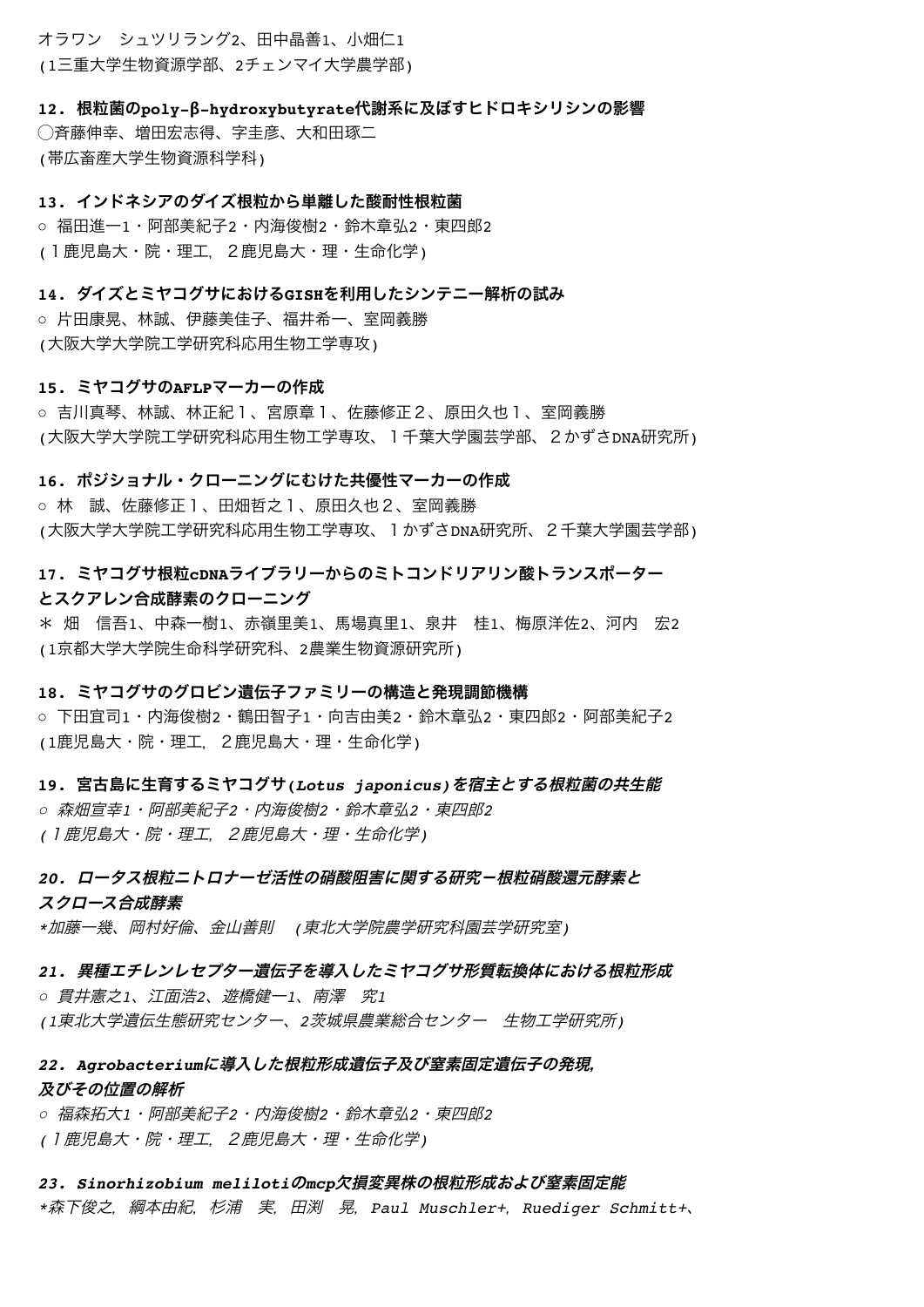唐澤伝英 *(*信州大農・応用生命*, +Regensburg*大・遺伝学*)*

*24.* サリチル酸培地投与がダイズの根粒形成に及ぼす影響 \* 佐藤 孝*1*、高橋 正*1*、佐藤 敦*1*、大山卓爾*2 (1*秋田県立大学生物資源科学部、*2*新潟大学農学部*)*

*25.* 圃場栽培におけるダイズ品種 *Williams*と根粒超着生変異株 *NOD1-3*の生育と 窒素固定活性の比較

*\**菅沼丈人、藤掛浩行、田村洋平、大竹憲邦、末吉邦、大山卓爾 *(*新潟大学農学部*)*

*26. Identification of the type of nitrogenous compounds (including amino acids) relating to the translocation of fixed nitrogen in yam bean, Pachyrhizus erosus L. Urban.*  ○ *J. B. FENTES1, M. ABE2, N. OHTAKE3, H> FUJITAKE3, T. OHYAMA3, T. UCHIUMI2, S. SUZUKI2, and S. HIGASHI2 (1Grad. School of Sci. & Eng. Kagoshima Univ., 2Dept. Chem. & BioSci. Kagoshima Univ. 3Dept. Agr. Chem. Niigata Univ.)*

*27.* ジャガイモ疫病菌のエリシタータンパク質の精製およびコードする遺伝子の クローニング

*\**初谷紀幸・*A. Hassan*・池田玲子・松浦貴之・古市尚高 *(*新潟大院 自然科学*)*

*28. Calcium dependent protein kinase from potato which can regulate defe reaction in the interaction between potato and Phytophthora infes.*  \* *A. Hassan, M. Matsubara, T. Okuta, H. Hara, H. Oika, A. Ichihara, N. Hatsugai, and N. Furuichi (Graduate school of Science & Technology, Niigata University)*

*29. Rhodotorula glutinis R-1*の酸、アルミニウム、マグネシウムに対する 多重耐性と酸性土壌のバイオレメディエイションへの応用 ○久松 眞、ウェン ヴェット アィン ティ *(*三重大学・生物資源・資源循環*)*

*30. Phosphoinositides and their role in plant defense signal transdution \*Kazuhiro Toyoda, Tomoharu Kawahara, Yuki Ichinose, Tetsuji Yamada and Tomonori Shiraishi (Laboratory of Plant Pathology & Genetic Engineering, Faculty of Agriculture, Okayama University)*

*31. Pseudomonas syringae*の生産する過敏感反応死誘導性エリシター *Harpin*の構造並びに機能解析

*Andi Salamah,* ○一瀬勇規*,* 田中塁*,* 田口富美子*,* 土居玲奈*,* 豊田和弘*,*  白石友紀*,* 山田哲治 *(*岡山大農*)*

*32.* イネにおけるエリシター応答性遺伝子の組織,細胞特異的発現 \*田部 茂,南 栄一,渋谷 直人 *(*農水省・農業生物資源研究所*)*

*33. AM*菌が感染したアスパラガスにおける立枯病菌の感染特性

*\**松原陽一・大庭尚子・福井博一 *(*岐阜大学農学部*)*

スケジュール

11月1日(水) *12:30-13:30:* 受付 *13:30-13:45:* 会長挨拶および諸連絡 *13:45-14:00:* 口頭発表*1* 座長:佐伯 和彦(大阪大学)